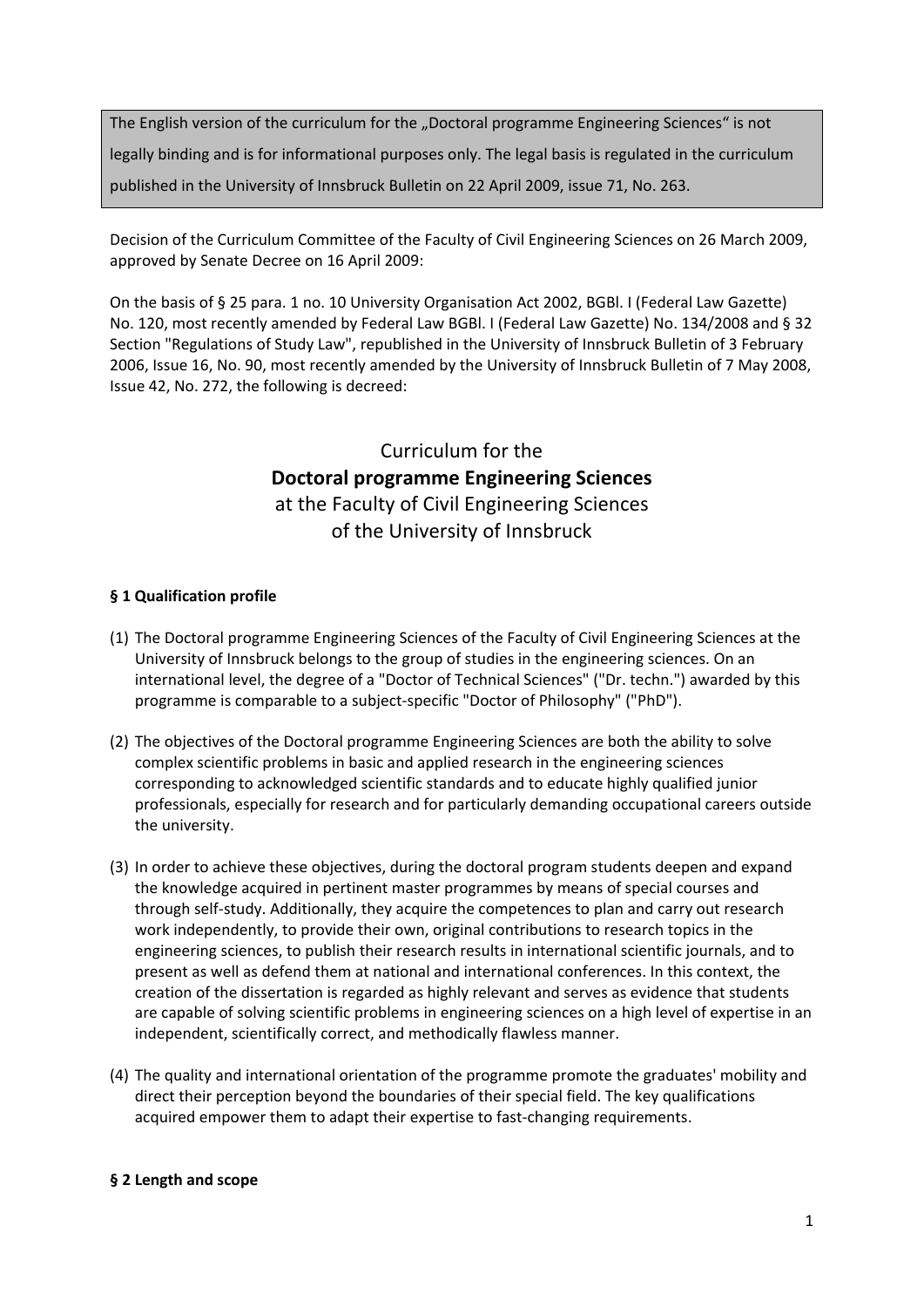The Doctoral programme Engineering Sciences takes three years (six semesters), which equals 180 ECTS credits.

#### **§ 3 Admission**

- (1) Valid proof of the necessary academic level for admission to the doctoral programme must be provided. This includes proof of completion of relevant diploma or master programmes, of completion of relevant diploma or Magister programmes at a university of applied science or completion of other equivalent studies at an accredited Austrian or non‐Austrian post‐secondary educational institution. If equivalency is given in principle, and only a few elements are missing for full equivalency, the rector's office is entitled to combine the determination of equivalency with the obligation to pass certain examinations in the course of the doctoral programme.
- (2) Relevant studies are in any case
	- 1. the Diploma Programme Civil Engineering completed at the University of Innsbruck,
	- 2. the Master Programme Civil and Environmental Engineering completed at the University of Innsbruck,
	- 3. the Master Programme Domotronics completed at the University of Innsbruck.

#### **§ 4 Types of courses and maximum number of students per course**

(1) **Lecture** (VO)

Lectures serve to convey content through lecture presentations, exemplary explanations, and demonstrations. Interaction between students and the lecturer is to be encouraged.

#### (2) **Tutorial** (UE)

- 1. Tutorials are courses, where, on the one hand, students are trained in the practical application of content conveyed in the corresponding lecture and, on the other hand, where students work on assignments independently. Depending on the subject, these tasks can, for example, include calculations, constructions, planning tasks, programming tasks, presentation and management tasks, but also laboratory work or a mixture of these tasks.
- 2. Tutorials are courses with continuous performance assessment.
- 3. As a rule, the maximum number of students is 10; for laboratory and equipment tutorials, as a rule, the maximum number is 5.

#### (3) **Lectures with integrated practical parts** (VU)

- 1. "VU" courses are a combination of lecture and tutorial. The lecture and practical parts can be designed flexibly, depending on the requirements of the content to be conveyed. If the number of participants makes it necessary to split tutorial groups, typically, VU courses use 50% of the hours for the lecture and 50% for the tutorial.
- 2. "VU" courses are courses with continuous performance assessment.
- 3. "VU" courses normally have a maximum number of students of 10 in the tutorial part; in laboratory and equipment tutorials, normally the maximum number is 5.
- (4) **Seminar** (SE)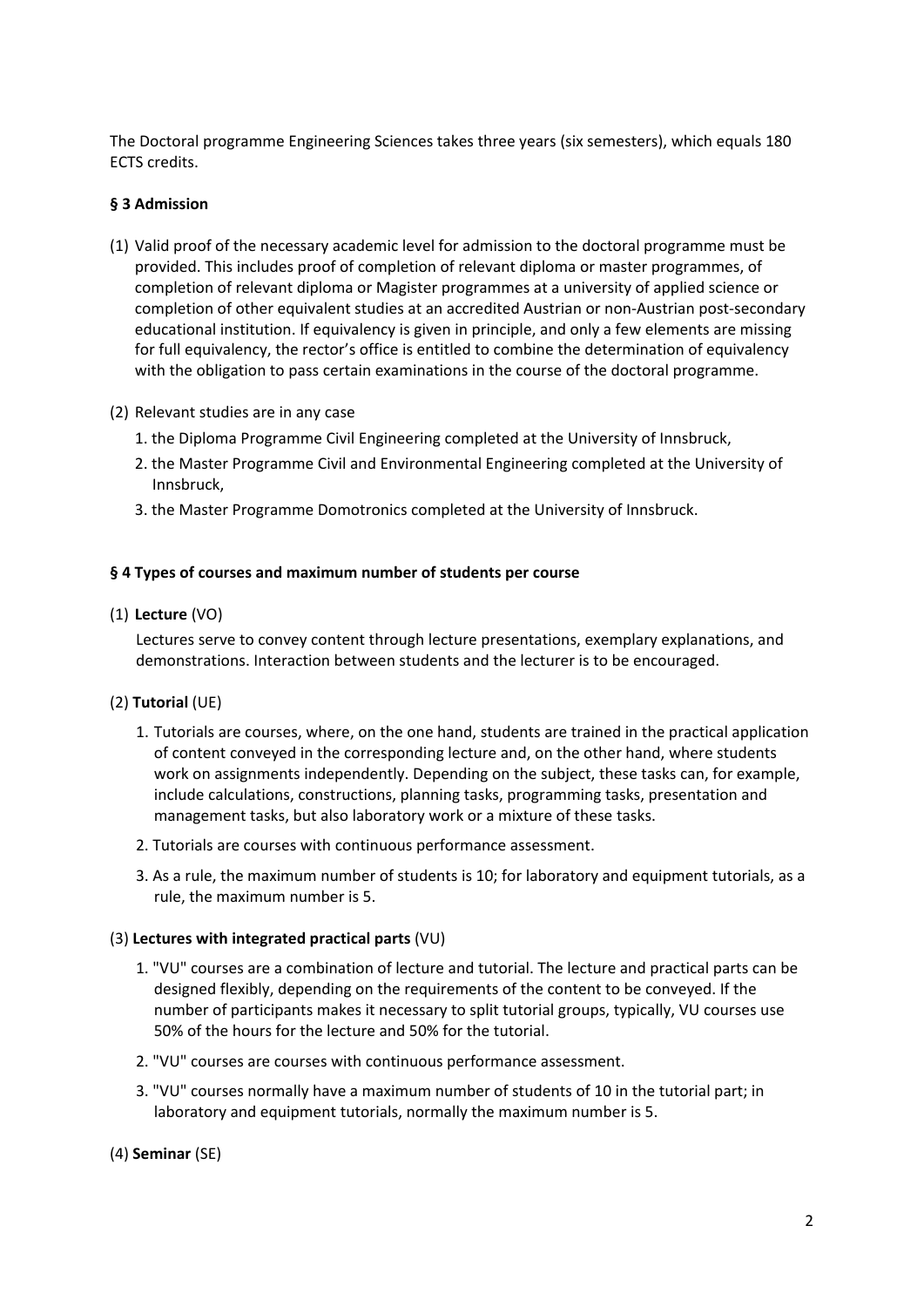- 1. Seminars serve to introduce scientific methods and provide an introduction to discourse in the field. Participants have to study and work on a given topic/project by means of scientific methods. Participants are required to make independent oral and/or written contributions.
- 2. Seminars are courses with continuous performance assessment.
- 3. As a rule, the maximum number of students is 10.

#### **§ 5 Procedure for the allotment of places in courses with a limited number of participants**

Students whose study time will be prolonged if they are not admitted are to be given priority.

#### **§ 6 Mandatory and elective modules**

(1) The following modules – equal to 55 ECTS credits – are mandatory:

| $\mathbf{1}$ | <b>Mandatory Module: Scientific Methods and</b>                               | Sem.           | <b>ECTS</b>    |  |
|--------------|-------------------------------------------------------------------------------|----------------|----------------|--|
|              | Communication                                                                 | hours          | credits        |  |
| a.           | <b>VO Theory and Methodology of Science</b>                                   | 1              | $\overline{2}$ |  |
|              | Work on the pre-conditions, methods, and objectives of                        |                |                |  |
|              | science and the way knowledge is gained scientifically;                       |                |                |  |
| b.           | <b>SE Working Scientifically</b>                                              | $\mathbf{1}$   | 1.5            |  |
|              | Students become acquainted with the rules of good                             |                |                |  |
|              | scientific practice, especially in terms of scientific                        |                |                |  |
|              | integrity, self-critical attitude regarding the scientific                    |                |                |  |
|              | results gained, and openness to criticism;                                    |                |                |  |
| c.           | <b>SE Dissertation Seminar 1</b>                                              | 1              | 2              |  |
|              | In the first year of the programme, students have to give                     |                |                |  |
|              | a 30-minute presentation on the state of their                                |                |                |  |
|              | dissertation in the course of this seminar.                                   |                |                |  |
| d.           | <b>SE Dissertation Seminar 2</b>                                              | $\mathbf{1}$   | 2              |  |
|              | In the second year of the programme, students have to                         |                |                |  |
|              | give a 30-minute presentation on the state of their                           |                |                |  |
|              | dissertation in the course of this seminar.                                   |                |                |  |
| e.           | <b>SE Intensive Dissertation Seminar</b>                                      | $\overline{2}$ | 2.5            |  |
|              | Guided instructions for working on the research topic,                        |                |                |  |
|              | reflection on current questions related to the research                       |                |                |  |
|              | project, as well as discussion of research results with the                   |                |                |  |
|              | dissertation supervisors;                                                     |                |                |  |
|              | <b>Total</b>                                                                  | 6              | 10             |  |
|              | Learning objectives of the module:                                            |                |                |  |
|              | Students are able to reflect on the research methods of their own subject     |                |                |  |
|              | area and position it in the overall context of the field. They feel committed |                |                |  |
|              | to the rules of good scientific practice and are open to criticism of their   |                |                |  |
|              | research results. They are able to integrate insights gained in open          |                |                |  |
|              | discourse into their research project.                                        |                |                |  |
|              | Admission requirements: none                                                  |                |                |  |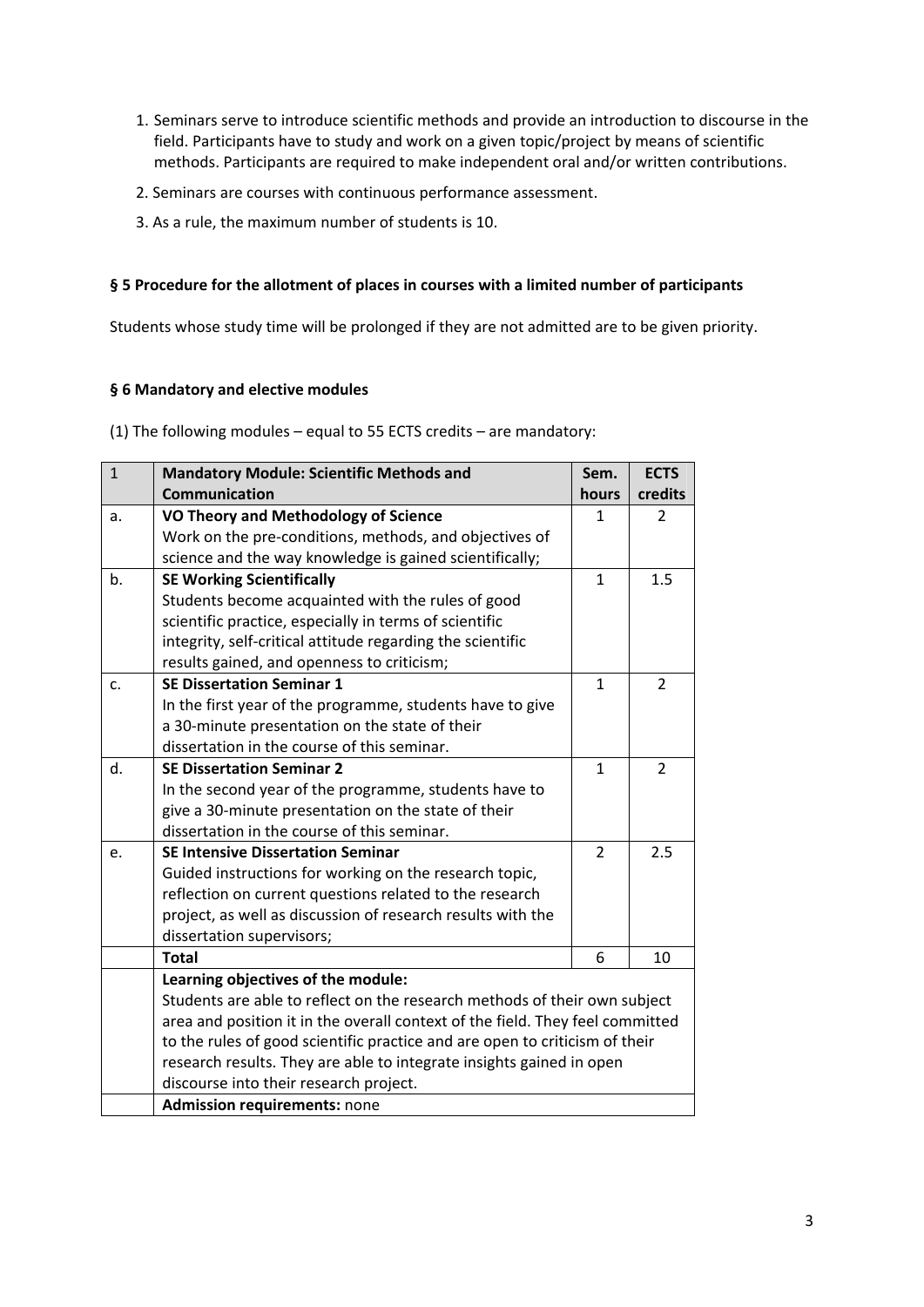| <b>Mandatory Module: Scientific Basics/Core Skills of the</b><br><b>Thesis Topic</b>                                                                                                                  | Sem.<br>hours | <b>ECTS</b><br>credits |
|-------------------------------------------------------------------------------------------------------------------------------------------------------------------------------------------------------|---------------|------------------------|
| Courses, as defined in the dissertation agreement, equal<br>to 10 ECTS credits have to be completed to develop the<br>scientific basis/core competences for the dissertation<br>topic.                |               | 10                     |
| Total                                                                                                                                                                                                 |               | 10                     |
| Learning objectives of the module:<br>After the successful completion of this module, students possess the high<br>level of interdisciplinary knowledge necessary for working on the<br>dissertation. |               |                        |
| <b>Admission requirements: none</b>                                                                                                                                                                   |               |                        |

| $\mathbf{3}$ | <b>Mandatory Module: Scientific Specialisation</b>                       | Sem.          | <b>ECTS</b> |  |
|--------------|--------------------------------------------------------------------------|---------------|-------------|--|
|              |                                                                          | <b>hours</b>  | credits     |  |
| a            | <b>VU Thematic Specialization 1</b>                                      | $\mathcal{P}$ | 5           |  |
|              | One of the courses offered by the research centers of the                |               |             |  |
|              | Faculty of Civil Engineering Sciences which is relevant for              |               |             |  |
|              | the field of the dissertation;                                           |               |             |  |
| b            | <b>VU Thematic Specialization 2</b>                                      | $\mathcal{P}$ | 5           |  |
|              | One of the courses offered by the research centers of the                |               |             |  |
|              | Faculty of Civil Engineering Sciences which is relevant for              |               |             |  |
|              | the field of the dissertation;                                           |               |             |  |
|              | Total                                                                    | 4             | 10          |  |
|              | Learning objectives of the module:                                       |               |             |  |
|              | Students become acquainted with the latest results and methods           |               |             |  |
|              | developed in the research centers of the Faculty of Civil Engineering    |               |             |  |
|              | Sciences; having completed the courses in question, students are able to |               |             |  |
|              | utilize these results and methods for their own research work.           |               |             |  |
|              | <b>Admission requirements: none</b>                                      |               |             |  |

| $\boldsymbol{\Lambda}$ | <b>Mandatory Module: Presentation of Own Research</b>                          | Sem.  | <b>ECTS</b> |
|------------------------|--------------------------------------------------------------------------------|-------|-------------|
|                        | <b>Results</b>                                                                 | hours | credits     |
| a.                     | Students present their dissertation results in the form of                     |       | 15          |
|                        | a lecture or poster presentation at national or                                |       |             |
|                        | international scientific conferences;                                          |       |             |
|                        | Total                                                                          |       | 15          |
|                        | Learning objectives of the module:                                             |       |             |
|                        | Students acquire subject-specific and other competences which enable           |       |             |
|                        | them to independently prepare, design and carry out scientific lectures and    |       |             |
|                        | poster presentations as well as to critically discuss and reflect on them with |       |             |
|                        | experts.                                                                       |       |             |
|                        | <b>Admission requirements: none</b>                                            |       |             |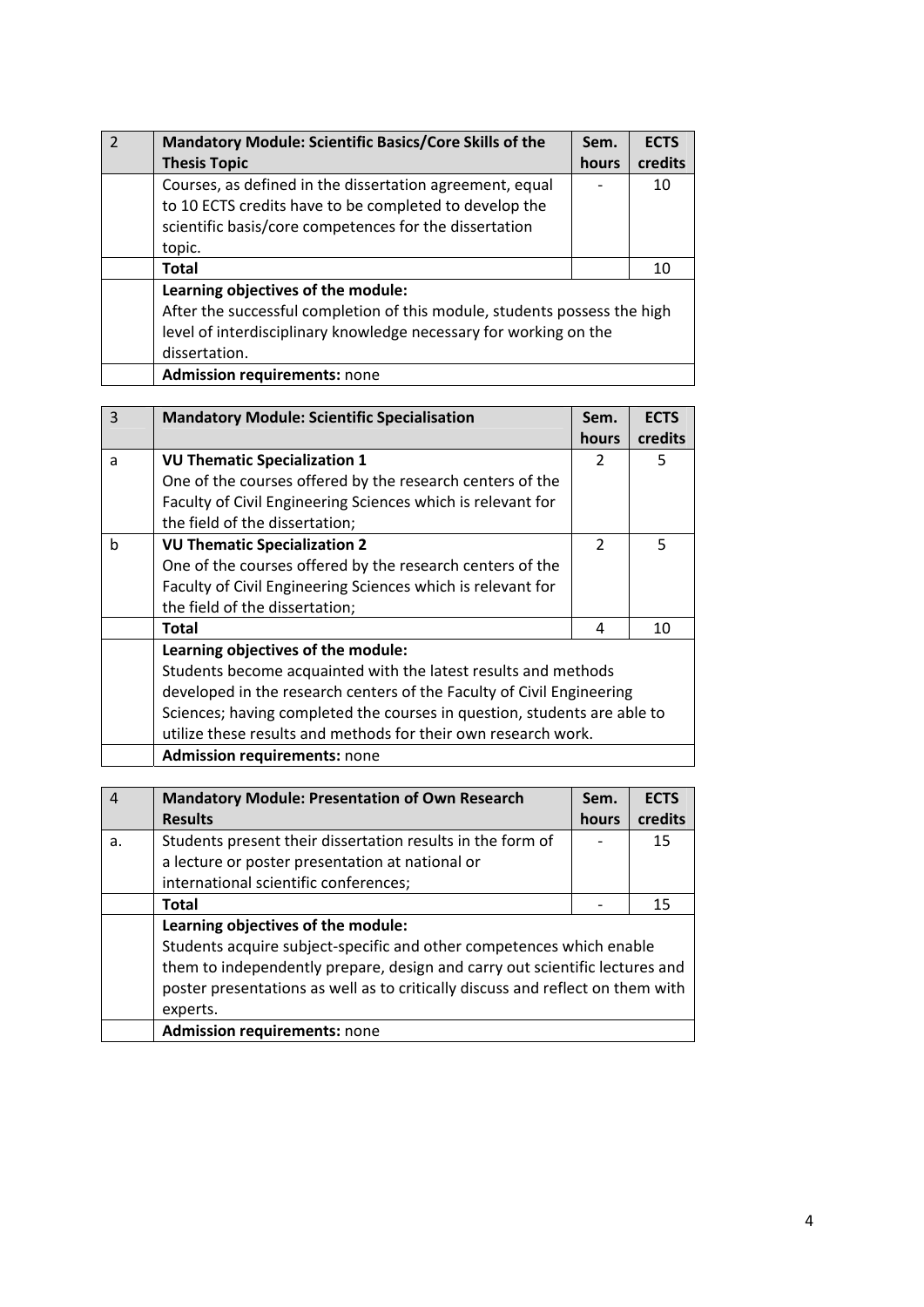| $\overline{5}$ | <b>Mandatory Module: Generic Skills</b>                                                                                                                                                                                                                                                                                                                                 | Sem.         | <b>ECTS</b> |
|----------------|-------------------------------------------------------------------------------------------------------------------------------------------------------------------------------------------------------------------------------------------------------------------------------------------------------------------------------------------------------------------------|--------------|-------------|
|                |                                                                                                                                                                                                                                                                                                                                                                         | <b>hours</b> | credits     |
|                | Courses, as defined in the dissertation agreement, equal<br>to 5 ECTS credits have to be completed. One course may<br>be chosen from the field of "Equality and Gender".<br>Additionally, courses are offered which develop didactic<br>skills and competences for subsequent knowledge<br>transfer of the field. Suitable courses are marked in the<br>course catalog. |              | 5           |
|                | Total                                                                                                                                                                                                                                                                                                                                                                   |              | 5           |
|                | Learning objectives of the module:<br>After the successful completion of this module, students possess advanced<br>knowledge and skills beyond their subject-specific competences which<br>empower them to pursue independent scientific activities and help them<br>succeed in their future careers.                                                                   |              |             |
|                | <b>Admission requirements: none</b>                                                                                                                                                                                                                                                                                                                                     |              |             |

| 6 | <b>Mandatory module: Doctoral Thesis Defense</b>                                                                                                                                                                                                                                                                                                                         | Sem.  | <b>ECTS</b> |
|---|--------------------------------------------------------------------------------------------------------------------------------------------------------------------------------------------------------------------------------------------------------------------------------------------------------------------------------------------------------------------------|-------|-------------|
|   |                                                                                                                                                                                                                                                                                                                                                                          | hours | credits     |
|   | Final oral dissertation defense before an examination                                                                                                                                                                                                                                                                                                                    |       | 5           |
|   | board                                                                                                                                                                                                                                                                                                                                                                    |       |             |
|   | Total                                                                                                                                                                                                                                                                                                                                                                    |       | 5           |
|   | Learning objectives of the module:                                                                                                                                                                                                                                                                                                                                       |       |             |
|   | Presentation, reflection on, and analysis of the dissertation results in the<br>overall context of the doctoral programme; the focus is on summarizing<br>and explaining results of the research project, on presenting the increase in<br>knowledge for the discipline, on demonstrating evaluation and methodical<br>competences as well as on presenting the results. |       |             |
|   | Admission requirements: positive completion of all other modules and                                                                                                                                                                                                                                                                                                     |       |             |
|   | positive evaluation of the dissertation                                                                                                                                                                                                                                                                                                                                  |       |             |

(2) One elective module – equal to 5 ECTS credits – has to be completed:

| <b>Elective Module: Scientific Specialisation Subject 1</b>                   | Sem.<br>hours | <b>ECTS</b><br>credits |
|-------------------------------------------------------------------------------|---------------|------------------------|
| SE: Scientific In-depth Studies                                               | 2             | 5                      |
| One of the courses offered by the research centers of the                     |               |                        |
| Faculty of Civil Engineering Sciences which is relevant for                   |               |                        |
| the field of the dissertation;                                                |               |                        |
| <b>Total</b>                                                                  | $\mathcal{P}$ | .5                     |
| Learning objectives of the module:                                            |               |                        |
| After the successful completion of this module, students have advanced        |               |                        |
| knowledge in those scientific disciplines that are particularly important for |               |                        |
| working on the dissertation.                                                  |               |                        |
| <b>Admission requirements: none</b>                                           |               |                        |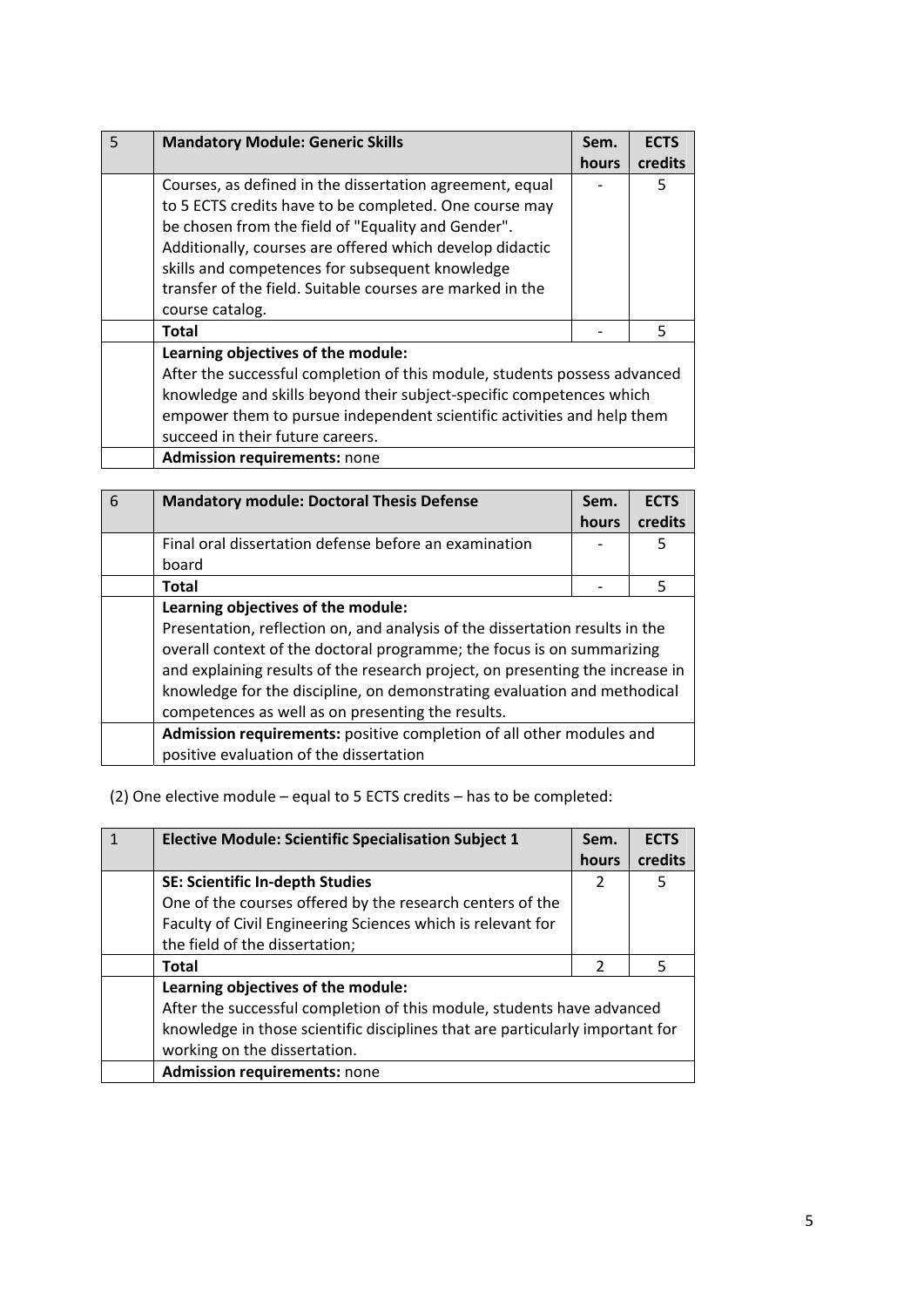| <b>Elective Module: Scientific Specialisation Subject 2</b>               | Sem.  | <b>ECTS</b> |
|---------------------------------------------------------------------------|-------|-------------|
|                                                                           | hours | credits     |
| Cooperation in a third-party-funded project that has a                    |       | 5           |
| direct relation to the dissertation;                                      |       |             |
| <b>Total</b>                                                              |       |             |
| Learning objectives of the module:                                        |       |             |
| Acquiring subject-specific and other competences for working in teams and |       |             |
| for communicating research results to the scientific community;           |       |             |
| <b>Admission requirements: none</b>                                       |       |             |

| 3 | <b>Elective Module: Scientific Specialisation Subject 3</b>               | Sem.  | <b>ECTS</b> |
|---|---------------------------------------------------------------------------|-------|-------------|
|   |                                                                           | hours | credits     |
|   | Publishing the research results of the dissertation in a                  |       | 5           |
|   | scientific journal or in conference proceedings;                          |       |             |
|   | Total                                                                     |       |             |
|   | Learning objectives of the module:                                        |       |             |
|   | Acquiring subject-specific and other competences for working in teams and |       |             |
|   | for communicating research results in the scientific community;           |       |             |
|   | <b>Admission requirements: none</b>                                       |       |             |

| <b>Elective Module: Scientific Specialisation Subject 4</b>               | Sem.  | <b>ECTS</b> |
|---------------------------------------------------------------------------|-------|-------------|
|                                                                           | hours | credits     |
| Participation in international scientific forums (in total, a             |       | 5           |
| minimum of five days), where internationally                              |       |             |
| acknowledged experts familiarize students with the                        |       |             |
| current state of research in the area of the dissertation                 |       |             |
| topic (e.g. during a summer school);                                      |       |             |
| <b>Total</b>                                                              |       | 5           |
| Learning objectives of the module:                                        |       |             |
| Acquiring subject-specific and other competences for working in teams and |       |             |
| for communicating research results to the scientific community;           |       |             |
| <b>Admission requirements: none</b>                                       |       |             |

## **§ 7 Dissertation**

- (1) In the course of the doctoral programme, a dissertation has to be written, which equals 120 ECTS credits. The dissertation topic has to be chosen from one of the scientific subjects represented at the Faculty of Civil Engineering Sciences and has to show a scientific relation to an examination subject defined by the curriculum of the respective field of study. The dissertation is a piece of scientific work which – in contrast to a diploma or master thesis – serves to prove the student's ability to cope with scientific questions in an independent way.
- (2) The dissertation can also consist of a minimum of three articles (peer‐reviewed) that are related in terms of subject matter or methods and that have been accepted for publication by acknowledged scientific publications. The student must be the first author of a minimum of two of these articles.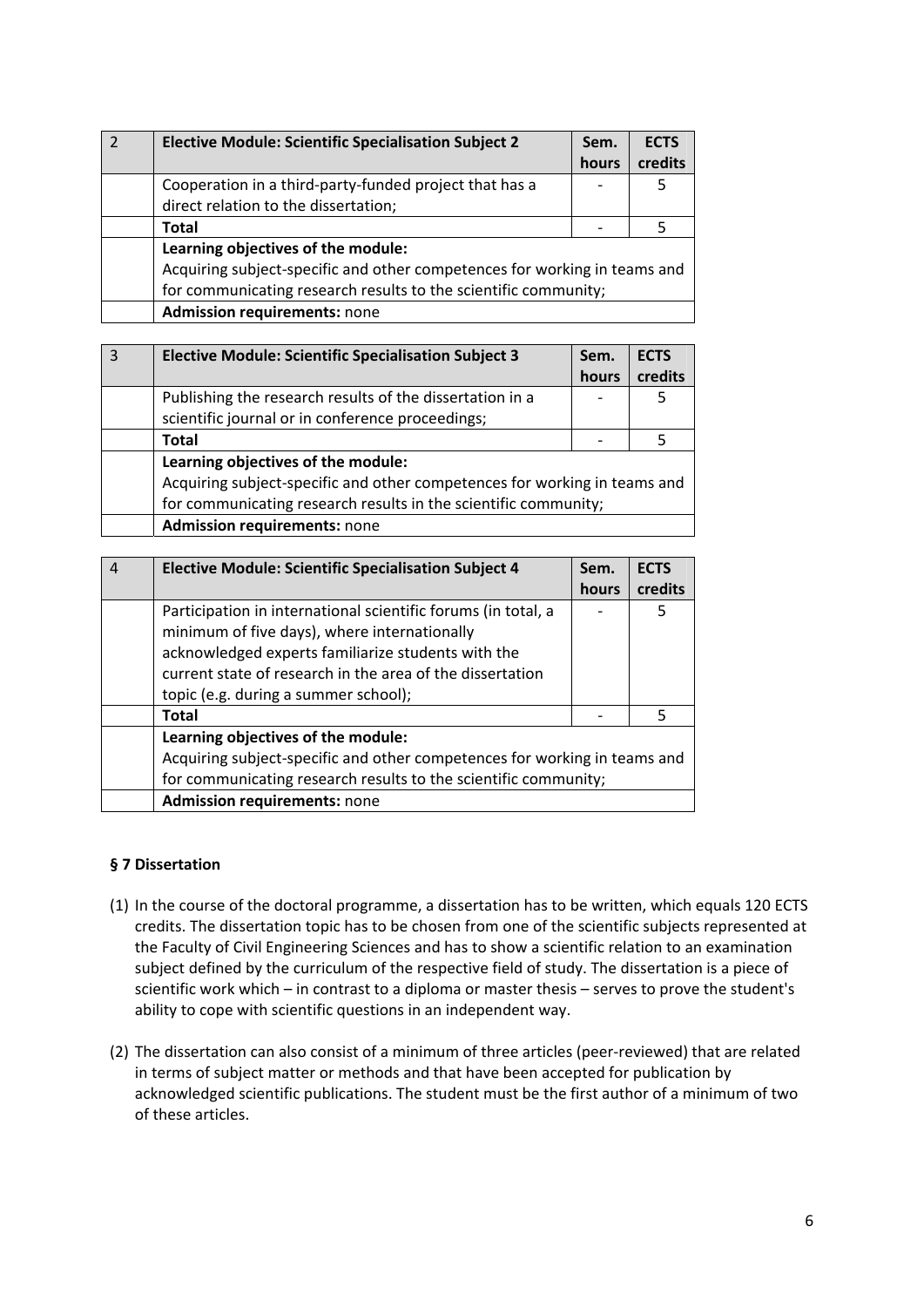- (3) If the articles were written by several authors, the student's own contribution must be clearly shown and must be added to the dissertation.
- (4) The student has to propose a team of supervisors, consisting of at least two people (dissertation committee), and to nominate one of them as the supervisor mainly responsible. It is permissible to propose supervisors (with the exception of the main supervisor) from subject-related fields. In justifiable exceptional cases it is possible for students to propose only one supervisor.
- (5) Prior to beginning the work, the student has to communicate the dissertation topic and names of the supervisors in writing to the body responsible for study law. Topic and supervisors are considered as accepted, if the body responsible for study law does not veto them by means of a decree within one month after the receipt of the proposal.

#### **§ 8 Examination regulations**

- (1) The evaluation of Mandatory Modules 1, 2, 3, and 5 as well as Elective Module 1 is based on course examinations.
- (2) Lectures are evaluated by means of a single exam at the end of the course. The lecturer is required to communicate evaluation methods (oral and/or written) before the course starts.
- (3) The evaluation of courses with continuous performance assessment is based on the student's regular, written and/or oral and/or experimental contributions. The lecturer is required to communicate evaluation methods and criteria before the course starts.
- (4) The evaluation of Mandatory Module 6 ‐ "Doctoral Thesis Defense" ‐ is based on an oral exam taken before an examination board consisting of three examiners.
- (5) Modules without courses are evaluated by the main supervisor. A positive grade has to read "participated with success"; a negative grade has to read "participated without success". The evaluation of the individual modules is defined as follows:
	- 1. For a positive evaluation of Mandatory Module 4, students must provide evidence of their participation as a conference speaker by submitting the directory of conference speakers.
	- 2. For a positive evaluation of Elective Module 2, students must be mentioned as co-author in the project report.
	- 3. For a positive evaluation of Elective Module 3, students must prove that their article has been accepted for publication.
	- 4. For a positive evaluation of Elective Module 4, a certificate of attendance from the event manager is necessary.

#### **§ 9 Academic degree**

Graduates of the Doctoral programme Engineering Sciences are awarded the academic degree of "Doctor of Technical Sciences" or "Dr. techn.", in brief.